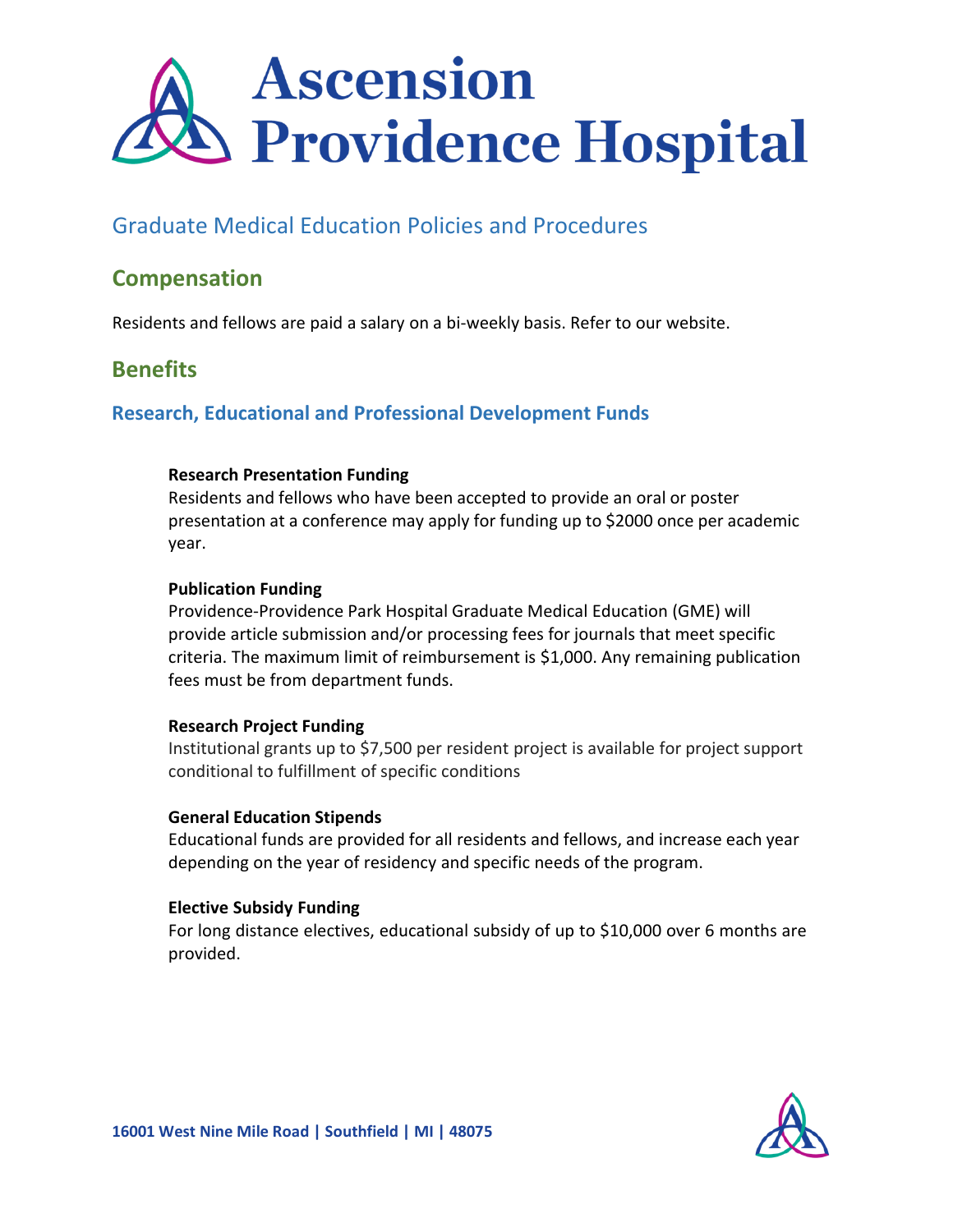# **Ascension Providence Hospital**

The following items are types of purchases that are approved education-related expenses:

- Books
- Educational software
- Educational webinars
- Board review material
- Conference and travel
- Professional membership fees
- Application & professional liability fees for outside electives
- Educational devices (computers, laptops, iPads, hard drives)
- Step III exam fees (allowed by select programs)

## **Insurance Benefits**

- Malpractice coverage provided by the hospital
- Medical, dental, vision insurance plans with dependent coverage
	- o Health Savings Accounts (HSA)
	- o Health Reimbursement Arrangement (HRA)
- Short and long term disability insurance
- Accidental death and dismemberment
- Associate and family life insurance
- Group legal plan

## **Vacation and Conference**

### **Vacation**

Three weeks of paid vacation per contract year.

## **Conference Travel**

Residents and fellows are allotted one week per academic year to attend a conference of their choice.

## **Research Presentation Conference Attendance**

Residents and fellows are allowed to attend two regional and national conferences for research presentation.